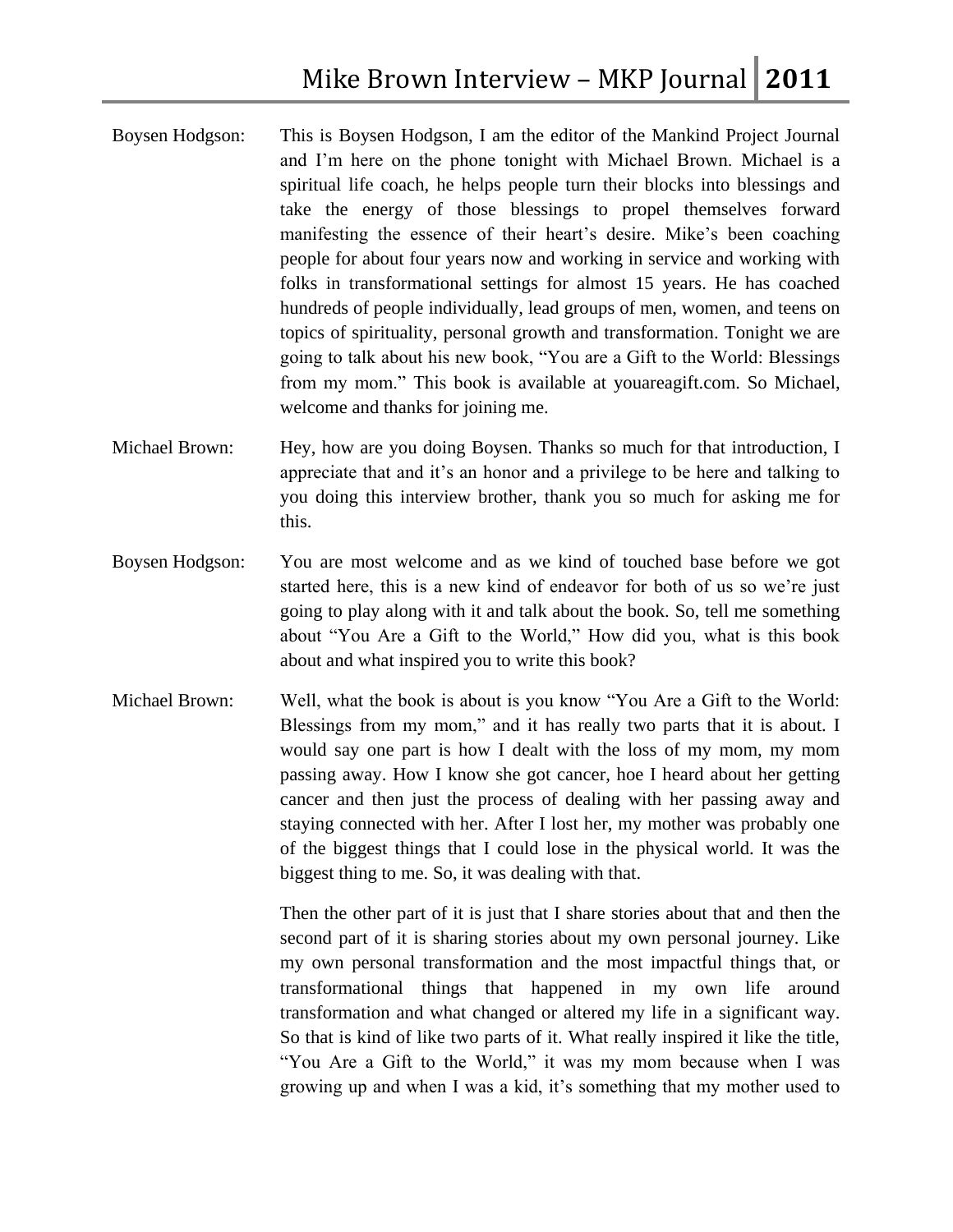say to me and Boysen she didn't just like say it to me, you know she didn't say, "Michael, you are a gift to the world."

She would say this to me and try to imbue it into me like with all of her energy. You know she would say, "You are a gift to the world," like she would just try to put this message into me man like you know, I was a kid and to be quite honest with you, it kind of freaked me out a little bit when she would say it to me because I would say, "What are you talking about? I'm a gift to the world. You know, I'm just a kid. I'm not a gift to the world." She said it throughout my whole life, man all the way until when she passed away.

I have got to be honest with you, I didn't really completely but into that for most of my life you know, it was just like, "Yeah, I don't know about that." But, there was something you know being my mother maybe all mothers see their child this way. I mean they don't. I don't really know that. It was as though she saw something in me that I wasn't seeing in myself that was already there. At some point in time, I started to actually see that myself and belief it like started to buy into that belief in a real way that transformed my own life and impacted my life in a real way. Now I had to do my work myself to actually see that.

You know, it was a wonderful gift that she offered me to say that to me. But you know, I still had things that I went through just living life, things that came up that had me not believing that. So I had to do the work to get to that place where I actually started saying, "Wow, I am a gift to the world." So that's what really inspired me from it, that title and just all the blessings that she gave me all along the way because my mom was also not just my mom, she was like a very dear, close personal friend to me and I feel blessed that way. I realize how rare that is in the hundreds of people that I work with, I know that that's not always the way it is between you know with mothers and fathers. So I was blessed in that way.

She was also like a spiritual teacher to me. My mom she was just like an interesting kind of spiritual teacher because she was a chain smoker, she smoked you know, two packs of cigarettes a day for 50 years and she drank coffee and she died of lung cancer. But, interestingly enough she was, well I explain it in the book. She imbued a lot of spiritual ideals and principles in me and I share those in the book. But, those aren't about smoking cigarettes and drinking coffee.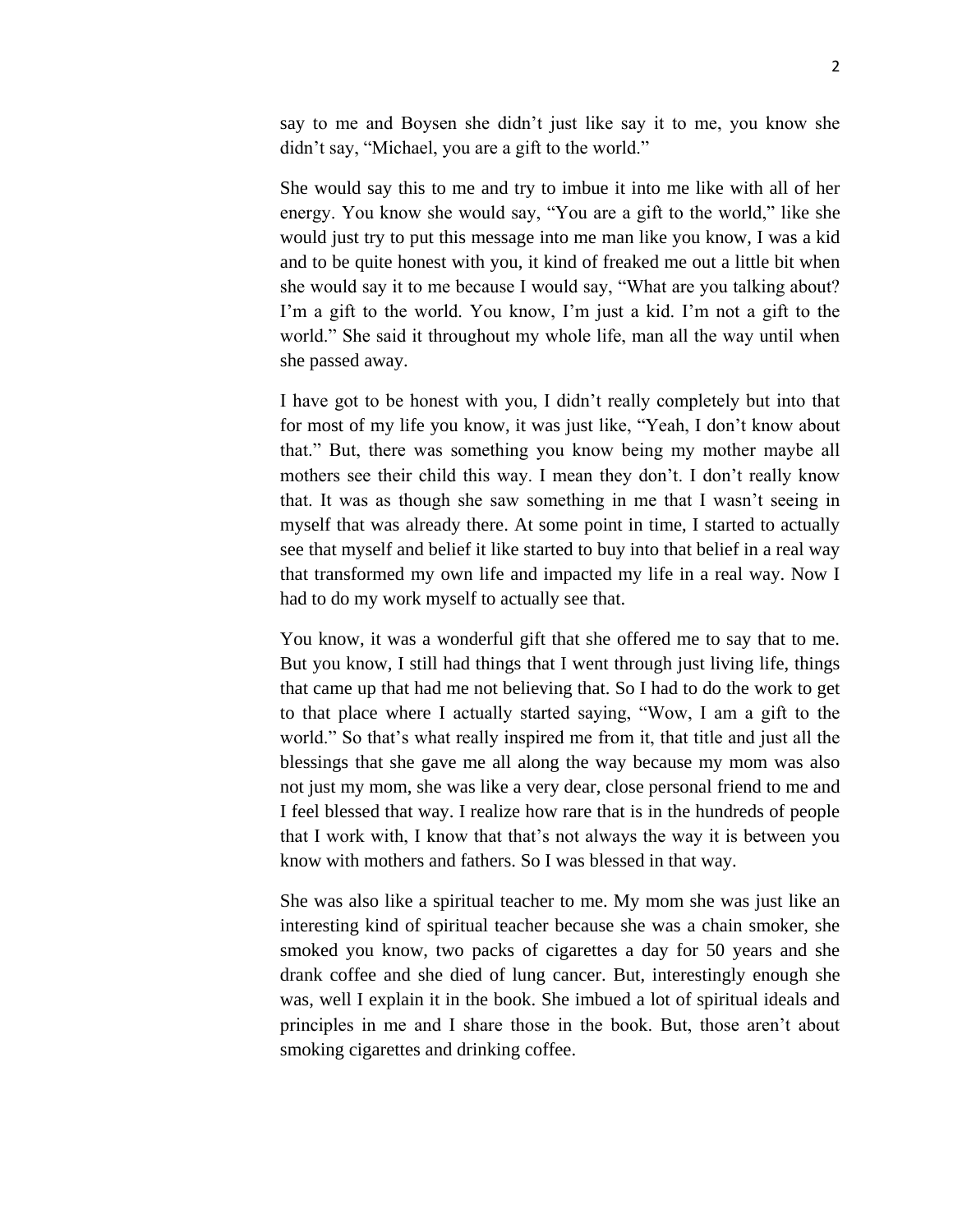- Boysen Hodgson: It has always been incredible to me that the packages that my spiritual teacher show up in don't necessarily fit the mold of what the archetypal spiritual teacher is supposed to look like.
- Michael Brown: Yeah totally, totally. You know, one of the biggest gifts I got from my mom Boysen that you mentioned right now and it is a very intangible thing. It's like hard to put my finger on it, but my mom had this incredible ability to listen. I can remember how she did that, she didn't get paid to do this. She wasn't like a trained therapist or psychologist or anything, but I just saw her do this with her friends and people came to my mom's house and she would sit there and just listen to them for hours and not say a word. I am talking about intense listening. She didn't try to fix nothing, she didn't try to offer them suggestions, she didn't even coach them. She just listened with everything she had man. So it was like I watched her do that and somehow I learned that or I got that from her, this incredible ability to listen. I know more, I am always learning more about listening but I know now that like listening, you know really listening to somebody can facilitate transformation inside of them and you don't even have to say a word, it is an incredible thing and that's what she did the best.
- Boysen Hodgson: Great. So there's one nugget right there, there is one gift offered from your mom.
- Michael Brown: Yes.

Boysen Hodgson: Tell me some of the other things that you are hoping that people will get from this book. What are they going to learn?

Michael Brown: That is a great question brother. I wrote this book to a specific intention. Like before I even wrote one word of this book, what I did was I got present to an intention. I imagine, you know, have you ever like read a really great book or watched a really great movie and at the end of it, there's like a moment at the end when you walk away and you're like you know you're different. You know that something has been altered about you because you watched this movie or you read this book. You just know it forever.

Boysen Hodgson: Yeah, absolutely.

Michael Brown: It's like an instant, it is like a moment in time and so I got present to that instant and that moment before I even wrote this book and what I did was I did like a meditation and I imbued an intention and the intention is that the reader will have an experiential knowing that they are a gift to the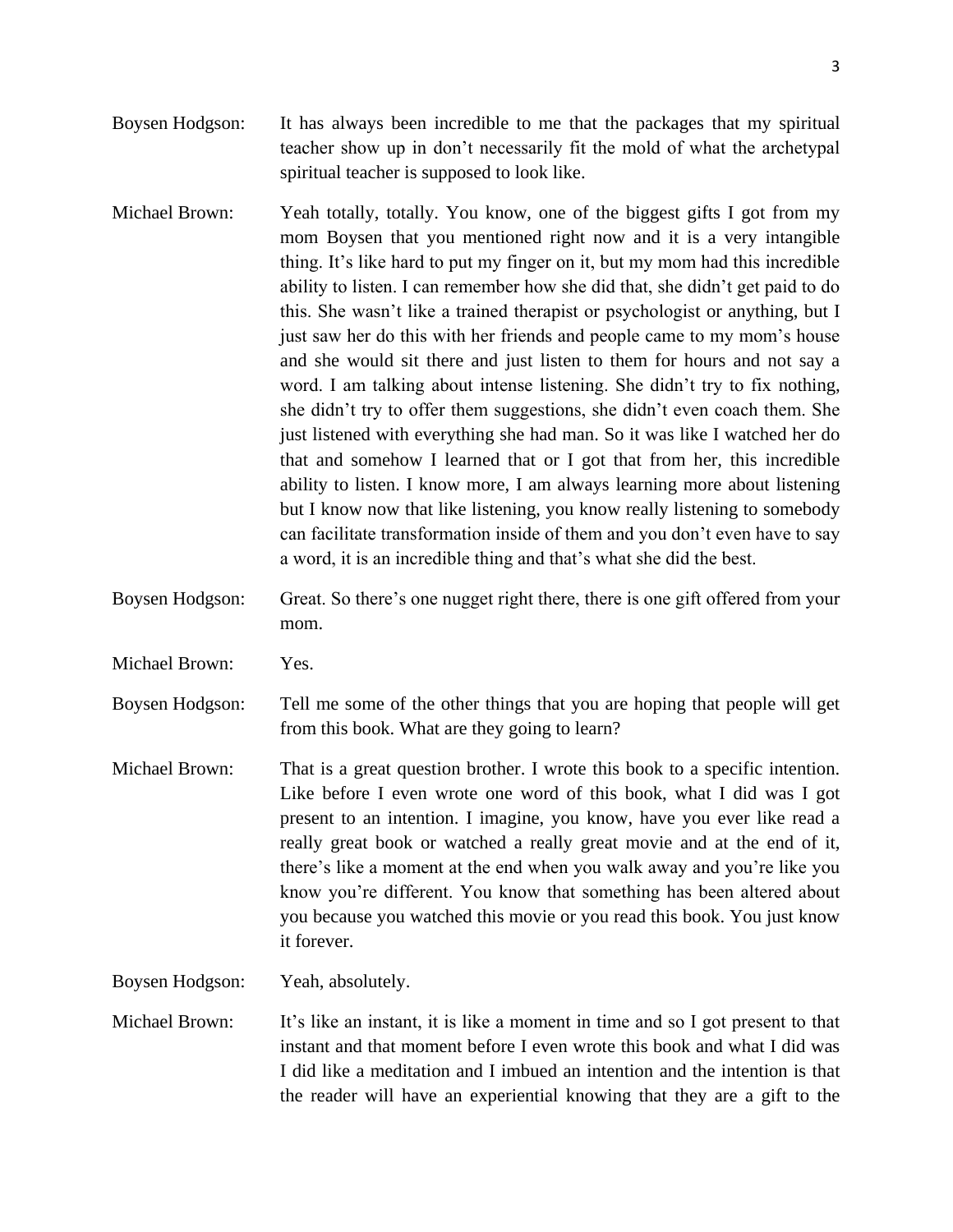world. An experiential knowing that they are a gift to the world in a way that will propel them forward to manifesting their purpose with grace and ease. So when I got clear to that intention, and that was all my focus that I poured everything into that intention like every word that I wrote in there. Because that's what I, it's like the underlying thing that I want the reader to walk away with, That they're going to be touched, moved, and inspired in such a way that it's going to profoundly impact their life.

- Boysen Hodgson: Nice. It sounds to me like that was the gift that your mom gave you even if you weren't able to hear it at the time and that by writing this book, you're hoping to be able to offer that gift, pay it forward. Offer that gift to others.
- Michael Brown: Yeah totally. If I may share, there is a story from the book that I would like to share that really like brings that out. Like it is really central to the whole theme and story, you know the whole message of the book. When I was about 10 years old, I remember sitting at the kitchen table with my mom and my mom had me painting. I was painting, she was painting we were painting these trees and scenery outside. About halfway through you know I was into my painting and I was really working on it and halfway through I looked over at her painting and I looked back at mine and I looked at hers and then I started comparing this tree that I was painting to her tree and her tree looked like a real tree, you know like a real tree. My tree looked like a lollipop or I was saying this in my mind.

All of a sudden I started to not like my tree because it didn't look like a real tree. I remember I got really upset and I started saying to her, I got angry and I said, "I don't like my tree because it doesn't look like your tree." She was like, "Wait, no, your tree is fine Mike." I remember getting up and getting angry and I was like, "No, I'm leaving, I'm done." I got up and I was about to leave and walk away from the table and she said, it's interesting how I remember this so she said, "Mike, Mike let me show you something, let me show you something." So I said, "Okay, okay what? What? What? She said, "watch this and she took a little bit of color and she just like dabbed a little bit of color in my tree like some orange or something and she put it in this tree and she said, "Look, do you see that?" and I said, "No, I don't see anything." I was just like, I was angry.

She said, "Okay, let me show you something." She took a little bit more color and dabbed some color in the tree and she said, "Look do you see that, do you see that Mike?" and I looked and I said, "Maybe I do see something." So then she said, "You get some color." So I got some color you know, and she said, "Do whatever color you want." So I got, I don't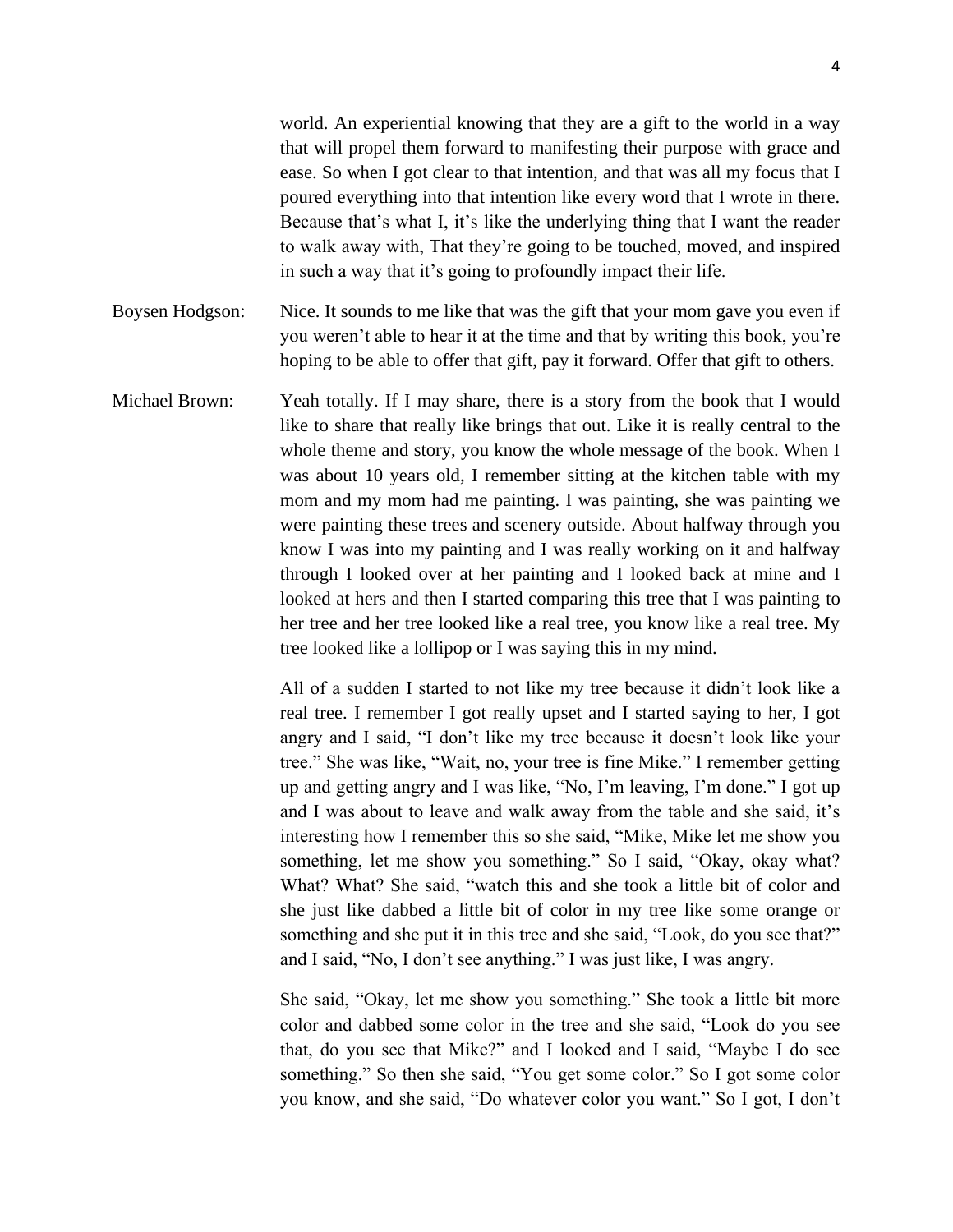know what I got you know, some red or something like that. I started putting it in the tree. Boy, we kept working on this tree for I don't know for like the next half hour or 45 minutes and I am putting color in it and she is putting color in it, we are just like working on this tree together man and I just remember like being done with this tree and when we were at the end of this man, I thought it was like the most beautiful tree in the world. I can remember like that feeling in my heart was like, "Oh my God, look at this tree, it is like so amazing, it's so beautiful."

She was saying it was so beautiful, we were both like celebrating this tree, that we painted together and we put it up on the bulletin board you know, it hung up there for I don't know a month even years and something that we talked about you know, throughout the rest of my life and what I got present to Boysen was once I got into counseling and coaching and doing what I do with people, this is after my mom passed away, I was remembering that story and I just found myself sitting one day and remembering that story and I just got really present to whatever it is that my mom, I can't even really explain it other than sharing that story with you, but whatever it is that she did with me at that kitchen table, it's like the very thing that I do with people.

It's like the gift that I have and she somehow transferred some kind of gift to me and it's the gift that I have to give to people. It's my own unique gift, it's how I'm a gift to the world. It's really like the essence of my gift. I'm telling you Boysen I was so present to that in such a way like I just man, I just started bawling man, I was just like crying and so grateful and I was saying, thank you so much mom, thank you. You know, I was thanking her for whatever it is that she did. I don't know if she was consciously doing something you know, she was just being who she was. That was it man, that's what I do with people. I take people through processes or I do this and I do that and all of this other stuff but really it's that thing that she did with me at that kitchen table man.

Boysen Hodgson: It sounds to me like you know if I had to put language to the idea of that gift, it sounds just like a deep intense focused presence.

Michael Brown: Yes, yes.

Boysen Hodgson: Getting present with exactly what we are looking at right now. Getting present to the exact nature of the next hue that we're applying to the picture. Beautiful story, that is really nice. So something I didn't share as we were introducing ourselves to one another is that my mom also passed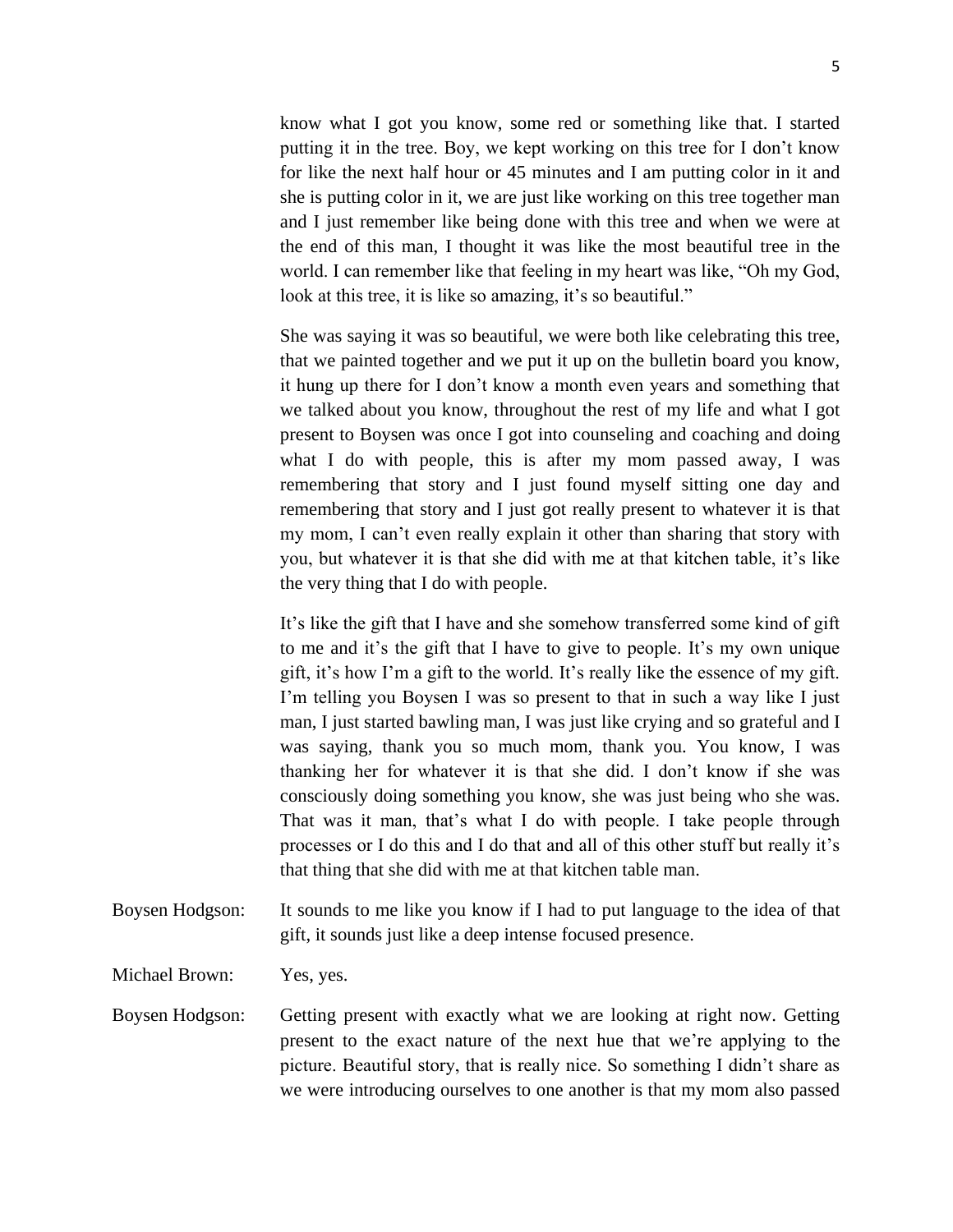away. My mom died of cancer in 2002 and I have been struck over and over by what I continue to wake up to as I am getting older, I keep learning lessons that my mom was trying to teach me. Becoming aware you know, years and years later, "Oh, well, I've got this story and now I see what she was trying to offer me." So would you say that your book is kind of an offering for a lot of, I'm seeing your book as an offering for a lot of us to reconnect with or to remember on some level those lessons that our moms offered to us whether or not we recognized them at the time that we can wake up to as we grow older, as we grow more mature, as we reach that level of when we need that lesson it shows up.

Michael Brown: Yeah, that's brilliant that you say that man because I think that's a big part of the fulfillment of the intention that I had, it's not so much that you read my book and you say, "You had a great mom." You read the book, like you just telling me that whether you read it or not or you read the chapter is that that's what I wanted to do. I wanted to have an impact on a person where they look at their own life, they have their own experience offered in such a way like you are just reflecting like with your mom noticing the lessons that you had with your mom.

> Interestingly enough, one of the other things we are putting together is something called celebrating your mom, celebrating your mom so that we want to put together, we have a team. This is not our yet, but we are working on getting this launched for Mother's Day where people can come to a website which will be called celebrateyourmom.com and they can just celebrate their moms. You know, whatever your relationship was with your mom. You know whether it was great and wonderful like it was with me and everything wasn't great and wonderful for me and my mom, but I just focused on that in this book, I focused on that aspect. You know people have horror stories, everything between my mom was the greatest and my mom was terrible. But either way, we want the website to be a place where there could be either forgiveness, healing, celebration, completion, you know clearing with your mom That is what I get from you're saying is you're having some kind of completion or some kind of understanding or, "Oh, I see what she was doing," and being able to celebrate that, there is something in the sharing of the story.

> There is incredible power in the sharing of the stories, I think especially in particular about our parents. You know our mother or our father where we can take, in our culture we spend a lot of our energy and time clobbering our parents and we're saying, "why didn't they do this and why didn't they do that?" and you know just take the time to celebrate that and say,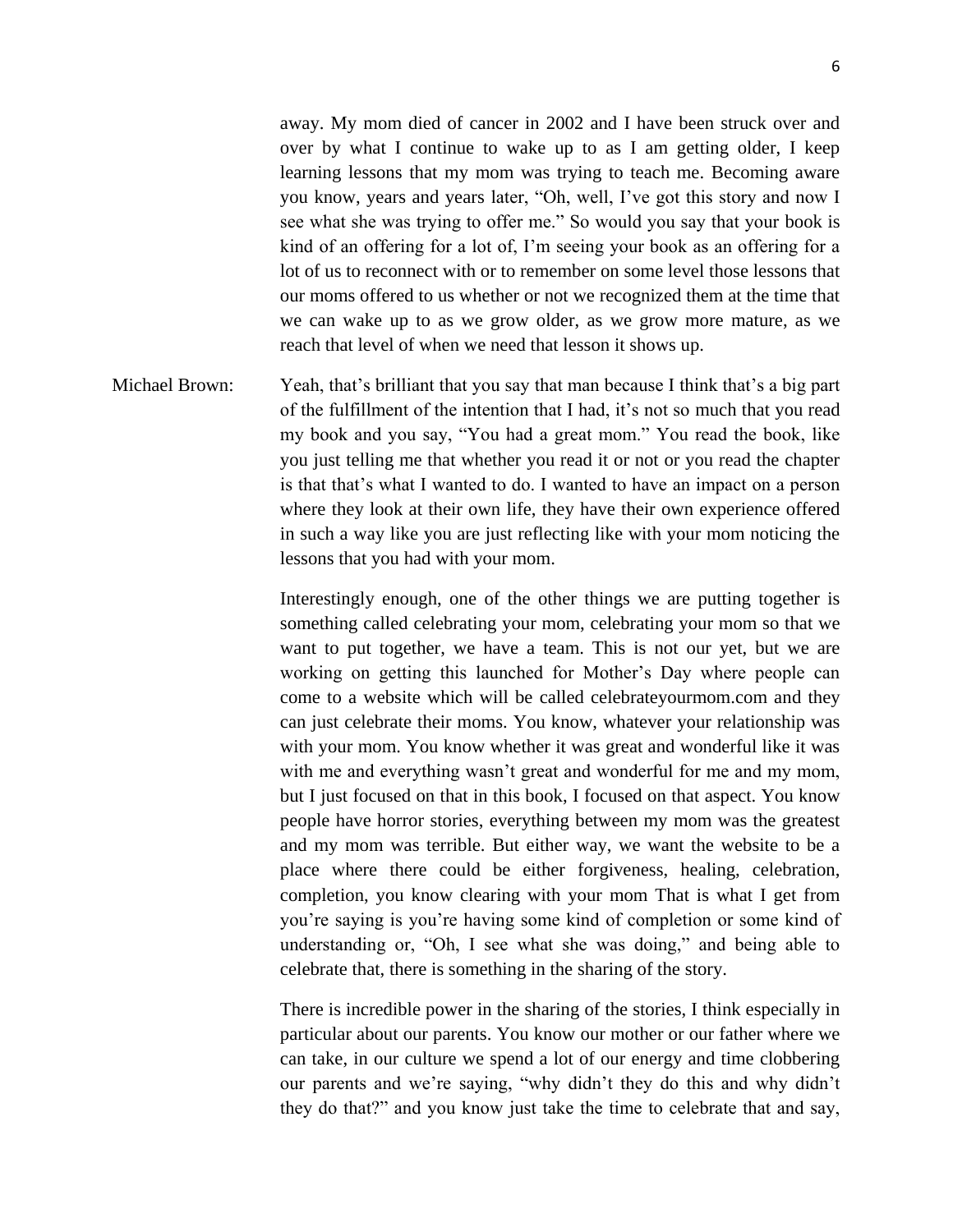"Wow, they did do" and I really believe, this is a belief I have and maybe everybody listening does have this belief. No matter how horrific it was, they were absolutely doing the best that they could with the tools and the resources they had at that moment in time.

Boysen Hodgson: Right.

Michael Brown: So yeah totally, I totally agree with what you're saying there.

Boysen Hodgson: So another thing that we kind of checked in around is, so I'm kind of inspired by this idea that you, well how long did you spend writing the book? How long has this taken you to get it to where you are now?

- Michael Brown: It took me about three years to write it. It's been a long process, three years. It was wonderful having completed it and putting it out. It's straight from my heart, it's like putting my heart in the world, it's a little scary.
- Boysen Hodgson: And brave, an opinion that most of us we honor, most men you know we talk about our moms there is certainly a lot of cultural kind of significance to the mom you know, "Don't you talk about my mother that way" kind of energy that goes into a lot of things that we see in the popular culture. Then there is another whole level of interacting with the mother figure, of interacting with the kind of archetypal mother figure that men don't go to. That we don't go to, you know that deeper look at maybe what the spiritual offerings or the spiritual teachings that our mother was trying to transmit to us, we don't go into the tenderness that we have reflected in us that we took on from our moms or on the other side you know, men don't always get honest about what wasn't so pretty about their relationship to their mother. So, the real authenticate relationship to the mother figure, to the mom is difficult for some men I think and I think it's really brave that you've kind of taken this step to lay it out there. It's like here's my story and hope my story helps you and the willingness to connect at that level.
- Michael Brown: Yeah, I mean that's basically the whole purpose of it and even all the work that I did in the men's group, you know, that really helped to facilitate that too. That was a big part of it. I thank all the men, even in the acknowledgement I thank the whole entire Mankind Project. Every man that I have ever known that I have come into contact has been, that's a big part of that book getting done man, I can't overlook that by any threats of the imagination. So, I acknowledge all the work that I have done and everything that I have learned from men in that organization and continue to learn. So, thank you to all of them. You know, it's really cool I had an opportunity to actually email Rich Tossey, one of the founders and he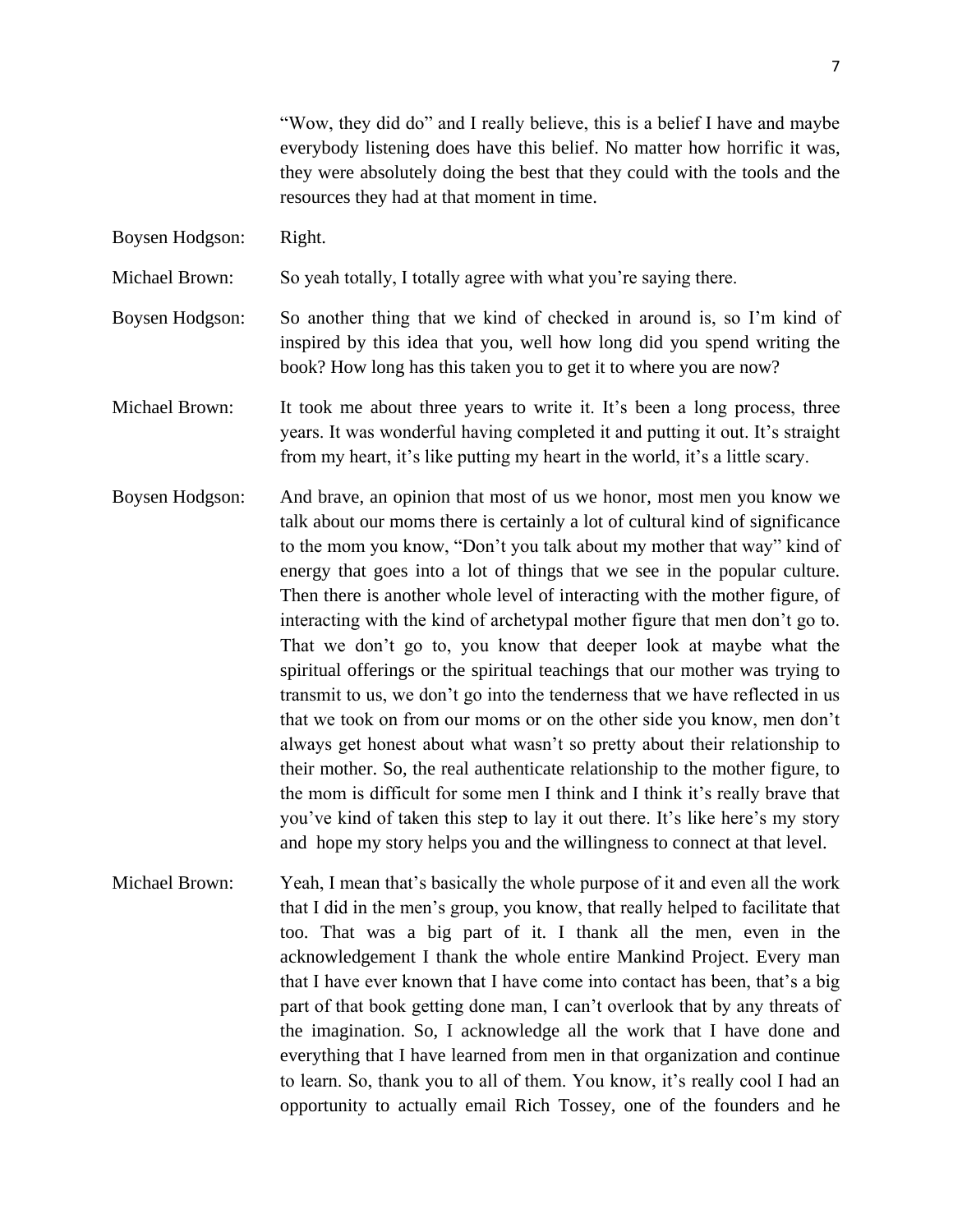actually emailed me back and I shared one of the chapters with him and he was like, "Wow, this is great," and I just thanked him for creating what he created for all of us to have. That was a really big gift to the world, to just create that entire organization like he did. So we were blessed to have that acknowledgement and interaction with him like that.

Boysen Hodgson: Cool. So, let me thank you for that. I echo the appreciation for the Mankind Project and what it has done to kind of drive my own growth by having a group of men around me who are kind of challenging me and supporting me to step into whatever is going on. So from here, from the vantage point of your book is now out, your coaching practice is going, your promotional efforts are going, what are you looking down, what's your vision for the future for you? Where are you headed now with your life and with the book?

Michael Brown: That's a great question. I think you know, part of my vision is to, it's to stay open as much as possible to whatever comes. It's to continue to put that message out there because like, I've got to be honest with you boys and I know I'm idealistic, I know that I am and I'm cool with that but really I want people to get that message man. I want, I could say it's my mission that everybody knows that they are a gift to the world man. Like I want everybody to know that. Not as a nifty, that's a cute little saying or thought, like I want them to know it. Because I know that in the knowing of it, that people will be moved to change the world, to change their life, to so whatever it is that they're here to do. Like I believe that everybody has a purpose, they have, there's a reason that they're here and I know people that walk around and say, "I don't have a purpose because I don't know what it is. I don't know why I'm here, I don't know whatever." Even in all that, I still believe or just feel like I know that there is a purpose. So I want to get people present to knowing that they are a gift in that way and I think in that knowing, people are just moved into their purpose. They are just called to it because they can't pretend to be small anymore. They can't walk around and say, "Oh, I'm nobody and nobody loves me and you know, when you have that knowing, then you can stop pretending. So like when I look at people and I hear them say that, that they're nobody and they are nothing and that nobody loves them, to me, it's part of it, and don't get me wrong, I acknowledge people where they are, I am not saying that they are in the wrong place and that they're bad. I've been in those places you know what I'm saying? I'm not saying that they shouldn't be there and I don't mean that, it's just my intention for people to get that message. So I am going to do whatever I can do to get it to as many people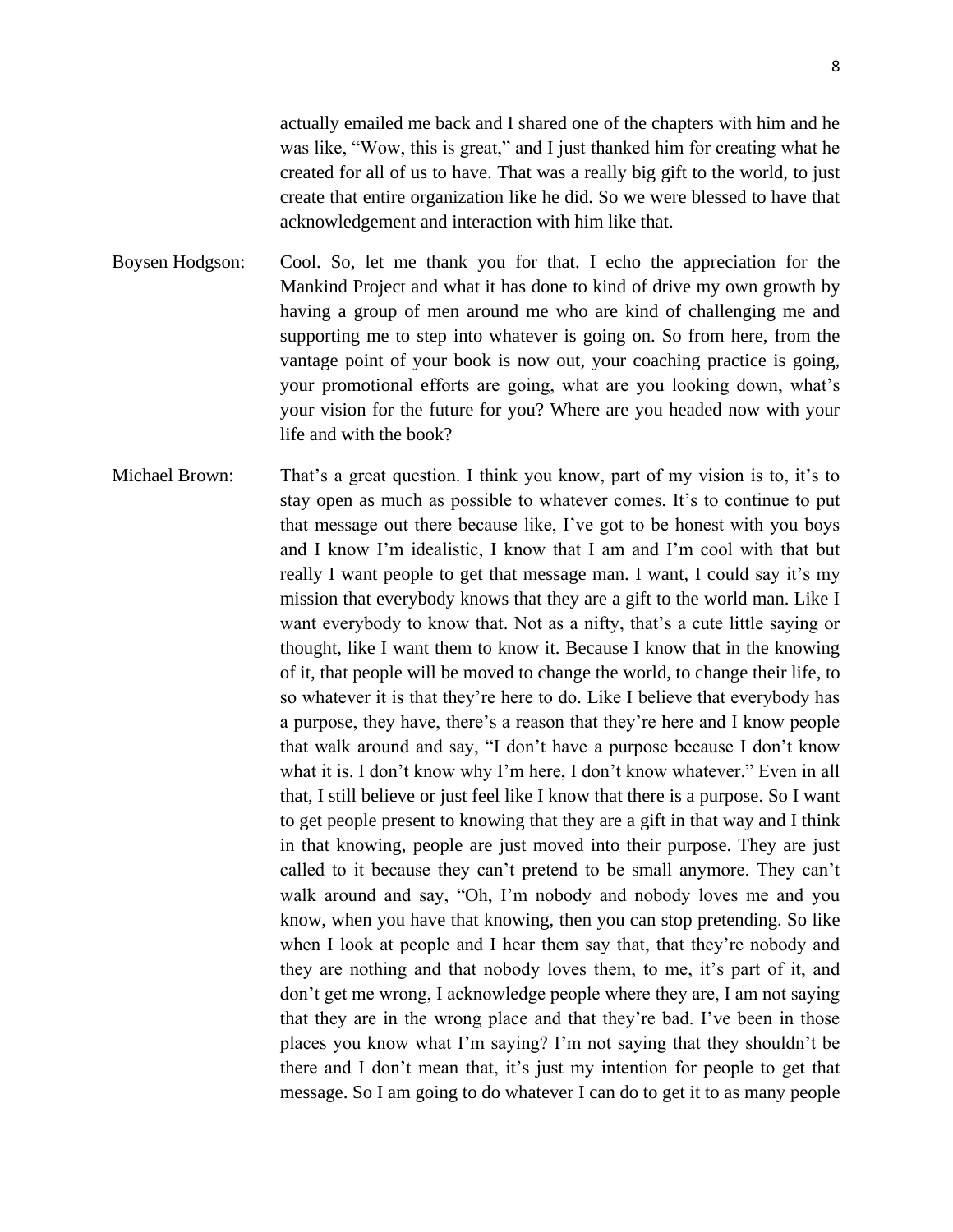as I possibly can. Whether that's through you know, and this is just this interview you know you contacted me saying, "Hey, can we do an interview and put the book up on the website?" Thank you so much for doing that. Just being open to saying, "Yes, yes, I will do that. Yes, I will do that," and keep extending myself out there and stay focused on the message.

Boysen Hodgson: Cool.

Michael Brown: So, [Inaudible 25:56] however, I need to do it.

- Boysen Hodgson: So you said something that kind of brought up a question for me about letting people be where they are and the fact that you've been there. So with this idea of authenticity and just showing up fully. I have a deeper question for you which is, what did you really have to, what beliefs did you have to confront in yourself to come to the understanding that you were a gift to the world before you could create this offering to the rest of the world? What are some of the things you had to overcome?
- Michael Brown: Oh man, that's a big question brother. You know, I could sit here and probably tell you all beliefs that I had like I had this belief and I had to overcome this belief for that belief, but ultimately I think and I'm going to answer this with like one kind of fell swoop, this is really the essence of the question without going into all that, just coming to a place of knowing. This is really, I feel this is a knowing, this is not even so much a belief to me is that we're making it all up man. Like all of this is just made up, we're just making up meanings, we're making up interpretations, we're making things up as we go along and we use our words to make stuff up. We say, hey I think I'm great or hey, I think I'm terrible, or I think and it's in them making up or whatever we are making up that makes it real. Not real in reality like physical reality, but real in our experience of reality. I teach classes in the Law of Attraction, I used to say that we create our own reality through our thoughts, feelings and actions. But actually now I believe we create the experience of our reality through our thoughts.

Boysen Hodgson: I like that distinction.

Michael Brown: Yeah it's the experience to our reality so the realm of our thoughts and the realm of our feelings and even the realm of our actions, it's within our dominion and it's something that we can work with. So, I don't know if that completely answers your question, but I think that once I got present to, "Hey, I'm just making stuff up." Like when I start thinking that I am not good enough or nobody loves me, it's just being generated you know,